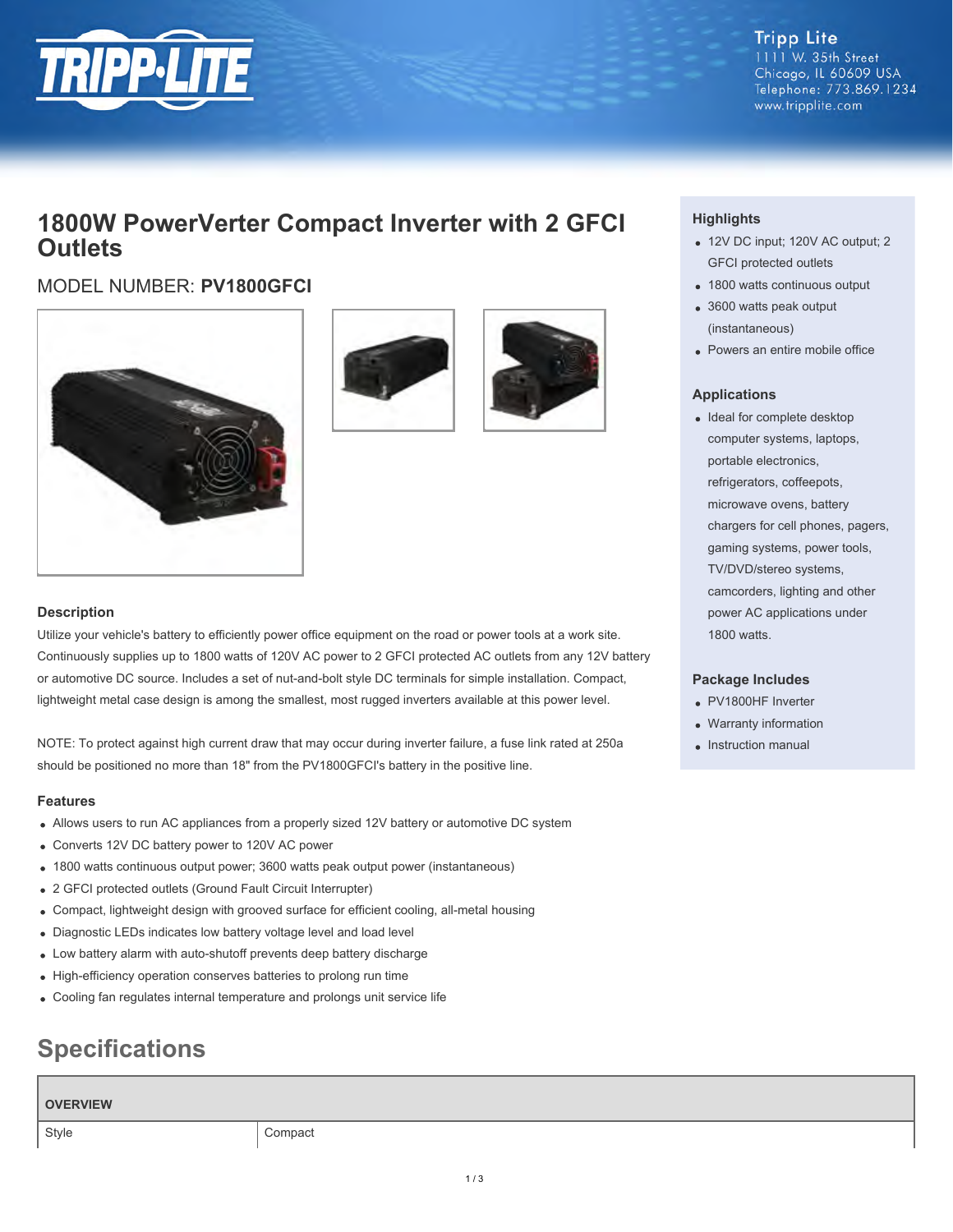

| <b>OUTPUT</b>                                |                                                                                                                                                                                                                                   |  |
|----------------------------------------------|-----------------------------------------------------------------------------------------------------------------------------------------------------------------------------------------------------------------------------------|--|
| <b>Frequency Compatibility</b>               | 60 Hz                                                                                                                                                                                                                             |  |
| <b>Output Receptacles</b>                    | $(2)$ 5-15R                                                                                                                                                                                                                       |  |
| Output (Watts)                               | 1800                                                                                                                                                                                                                              |  |
| Continuous Output Capacity (Watts)           | 1800                                                                                                                                                                                                                              |  |
| Peak Output Capacity (Watts)                 | 3600                                                                                                                                                                                                                              |  |
| <b>Output Nominal Voltage</b>                | <b>120V</b>                                                                                                                                                                                                                       |  |
| Output Voltage Regulation                    | Maintains PWM sine wave output voltage of 115 VAC (+/- 8 VAC)                                                                                                                                                                     |  |
| Output Frequency Regulation                  | 60 Hz (+/- 3 Hz)                                                                                                                                                                                                                  |  |
| <b>Overload Protection</b>                   | Automatic overload protection shuts down inverter system in the event of overloads.                                                                                                                                               |  |
| <b>INPUT</b>                                 |                                                                                                                                                                                                                                   |  |
| <b>Recommended Electrical Service</b>        | Requires 12VDC input source capable of delivering 200A for the required duration (when used at full capacity). For<br>automotive applications, professional hardwire installation with 250A battery system fusing is recommended. |  |
| Maximum Input Amps / Watts                   | Full continuous load - 200A at 12VDC, No load - 2.7A at 12VDC, Shutdown                                                                                                                                                           |  |
| Input Connection Type                        | Set of 2 DC bolt-down wiring terminals. User supplies cabling; minimum gauges for full load operation: 0 (16 ft<br>max), 00 or 2/0 (20 ft max)                                                                                    |  |
| Voltage Compatibility (VDC)                  | 12                                                                                                                                                                                                                                |  |
| <b>BATTERY</b>                               |                                                                                                                                                                                                                                   |  |
| DC System Voltage (VDC)                      | 12                                                                                                                                                                                                                                |  |
| <b>USER INTERFACE, ALERTS &amp; CONTROLS</b> |                                                                                                                                                                                                                                   |  |
| Audible Alarm                                | Dual-function alarm indicates overload conditions or low DC input voltage of 10.5V or less.                                                                                                                                       |  |
| <b>PHYSICAL</b>                              |                                                                                                                                                                                                                                   |  |
| Shipping Dimensions (hwd / in.)              | 5.25 x 7.75 x 17.25                                                                                                                                                                                                               |  |
| Shipping Dimensions (hwd / cm)               | 13.34 x 19.69 x 43.82                                                                                                                                                                                                             |  |
| Shipping Weight (lbs.)                       | 8                                                                                                                                                                                                                                 |  |
| Shipping Weight (kg)                         | 3.6                                                                                                                                                                                                                               |  |
| Unit Dimensions (hwd / in.)                  | $4 \times 6 \times 15$                                                                                                                                                                                                            |  |
| Unit Dimensions (hwd / cm)                   | 10.16 x 15.24 x 38.1                                                                                                                                                                                                              |  |
| Unit Weight (lbs.)                           | 7.25                                                                                                                                                                                                                              |  |
| Unit Weight (kg)                             | 3.3                                                                                                                                                                                                                               |  |
| Cooling Method                               | Fan                                                                                                                                                                                                                               |  |
| Material of Construction                     | Aluminum/sheet metal                                                                                                                                                                                                              |  |